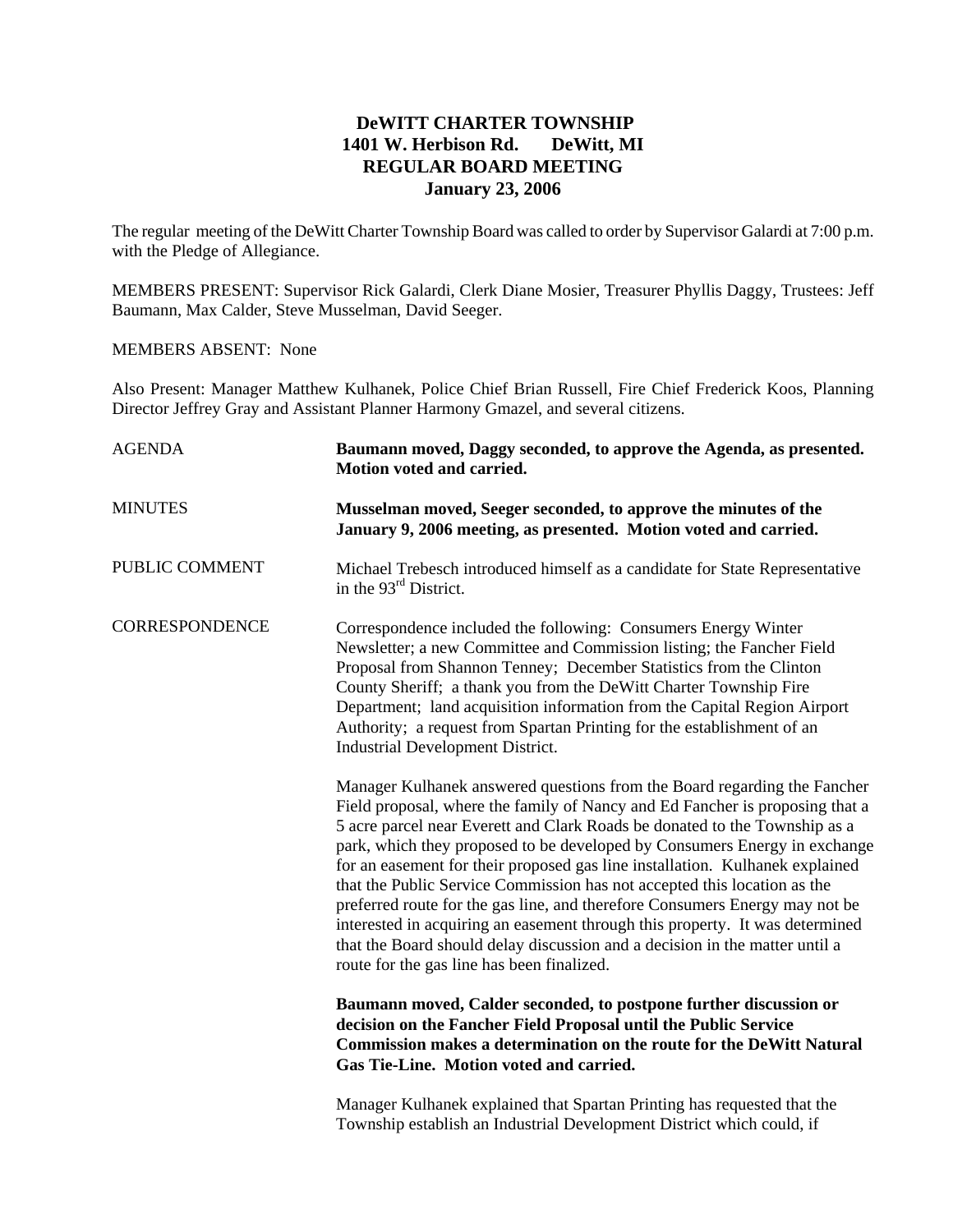Twp Board Minutes January 23, 2006 Pg 2 approved, ultimately provide for personal property tax abatements for Spartan Printing relating to a new printing press they are purchasing for their establishment. He explained that he is working with Assessor Tafelsky to determine the required procedures relating to the request.

Trustee Musselman initiated discussion regarding the Airport's notice that they are proceeding with property acquisition for the next phase of their expansion, which is a 500' extension on runway 06. He pointed out that this project will move DeWitt Road to the east and is proposed to be completed by 2008.

Clerk Mosier requested that the Board do whatever is necessary to open the dialog with the Airport Authority, the Clinton County Road Commission, and Township officials, to assure that the end result of the DeWitt Road relocation is what is best for our community.

Trustee Baumann stated that the Township could seek an injunction to stop the relocation of the DeWitt Road.

Supervisor Galardi stated that he has never had any indication that the Airport is unwilling to work with the Township, however his is not certain about involvement of the Clinton County Road Commission. Trustee Musselman stated that it may be too late for the Township to provide input on the relocation of DeWitt Road since the Airport's plans appear to be finalized.

Manager Kulhanek pointed out that there appears to be an issue with the Road Commission since they apparently oppose the Airport's plan where DeWitt Road intersects State Road.

Trustee Baumann suggested that a special meeting be held with the Airport to discuss their proposed plans, and that Attorney Robinson be involved in the process in the event that the Township needs to seek an injunction in this matter. He stated that he does not believe the Airport has any intention of cooperating in this issue, and they will need to be pushed to do so.

**Baumann moved, Calder seconded, to authorize Manager Kulhanek to communicate with the Airport and the Clinton County Road Commission to gather plans and information relative to the Airport expansion, at which time the Supervisor will schedule a special meeting with the appropriate agencies, with Attorney Robinson to be involved in the process.** 

**AYES: Baumann, Calder, Daggy, Mosier, Galardi, Seeger, Musselman NAYS: None Motion carried.** 

Police Chief Russell introduced new Patrol Officer Bill Darnell, who was welcomed by the Board.

Clerk Mosier reported that the audit will begin February  $6<sup>th</sup>$ . She also reported that the new election equipment has been received and will soon be tested and accepted.

Trustee Seeger reported on the most recent Clinton County Township Officers Association, noting that annexation was discussed at length.

Manager Kulhanek reported the following: a felony arrest was made of the individual believed to do turf damage to Granger Meadows Park; he will be

REPORTS & **COMMENTS**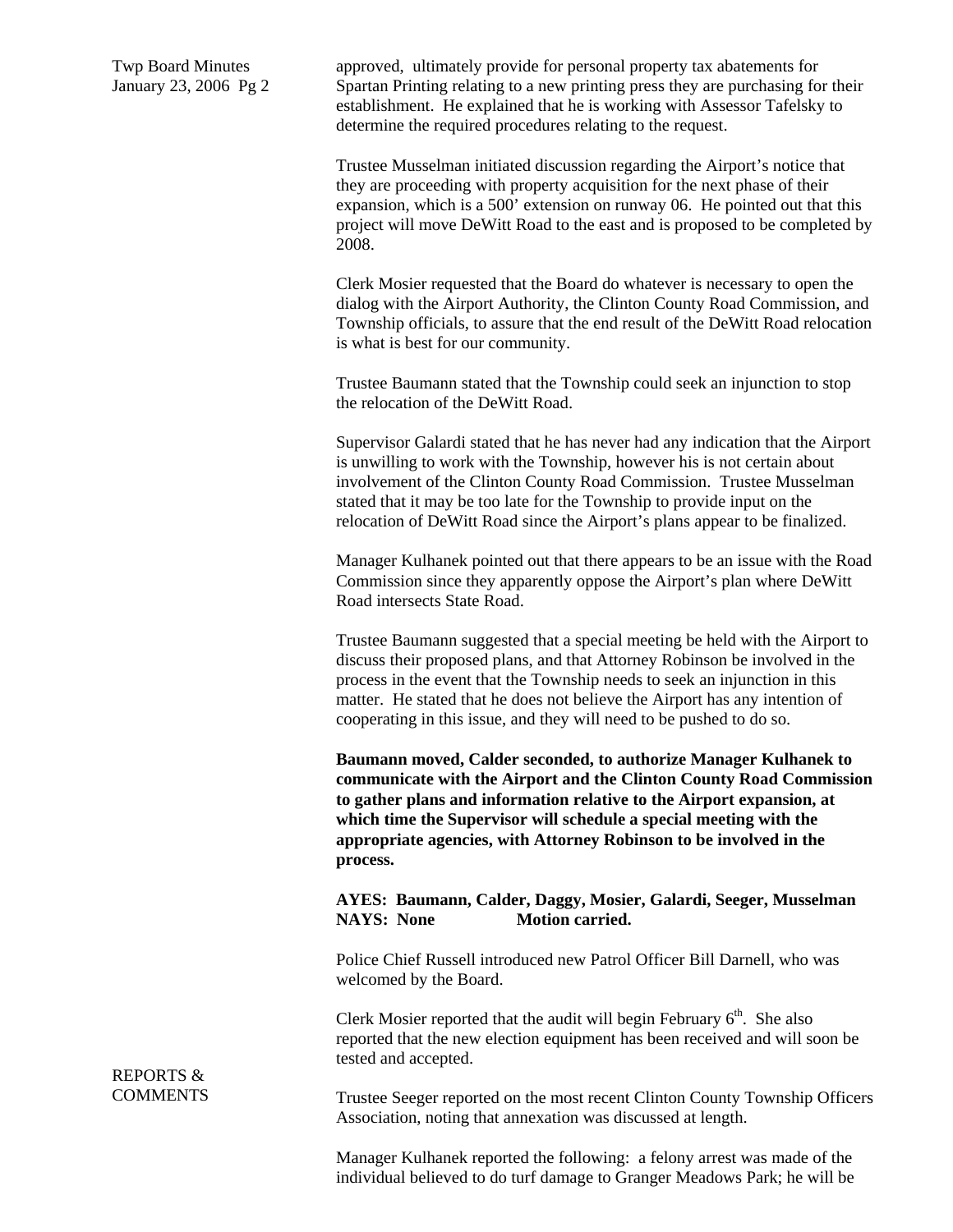| <b>Twp Board Minutes</b><br>January 23, 2006 Pg 3                                  | meeting with representatives of Wolverine Pipe Line this week to discuss<br>upgrades and repairs of the existing pipeline within the Township; the<br>Township will be submitting some Risk Assessment Program Grants in the<br>near future; an initial meeting was held with the Christman Construction who<br>will be overseeing the Auto Owners project; we are working with Meijer's,<br>specifically on the lift station design, to oversize the station for future<br>development, which will involve the Township covering the oversizing costs<br>until further development occurs.                                                                                                                                                                                                                                                                                                                              |  |
|------------------------------------------------------------------------------------|--------------------------------------------------------------------------------------------------------------------------------------------------------------------------------------------------------------------------------------------------------------------------------------------------------------------------------------------------------------------------------------------------------------------------------------------------------------------------------------------------------------------------------------------------------------------------------------------------------------------------------------------------------------------------------------------------------------------------------------------------------------------------------------------------------------------------------------------------------------------------------------------------------------------------|--|
| <b>COMMITTEE &amp;</b><br><b>COMMISSIONS</b>                                       | Manager Kulhanek provided and briefly reviewed information regarding the<br>"Prima Civitas" initiative, which involves issues relative to economic<br>development. He noted that he does not believe the Board should make a<br>financial commitment at this time, however, he will stay involved in the<br>initiative and discussions relative to the same.                                                                                                                                                                                                                                                                                                                                                                                                                                                                                                                                                             |  |
| <b>Planning Commission</b>                                                         | Trustee Seeger reviewed the Planning Commission minutes of January 3,<br>2006.                                                                                                                                                                                                                                                                                                                                                                                                                                                                                                                                                                                                                                                                                                                                                                                                                                           |  |
|                                                                                    | Seeger moved, Musselman seconded, to receive and place on file the<br>Planning Commission minutes of January 3, 2006. Motion voted and<br>carried.                                                                                                                                                                                                                                                                                                                                                                                                                                                                                                                                                                                                                                                                                                                                                                       |  |
| <b>VOUCHERS</b>                                                                    | Seeger moved, Daggy seconded, to approve General Fund Vouchers<br>48241 - 48307, Drug Forfeiture Fund Voucher 1255, Tax Fund Vouchers<br>6003 - 6015, Police Training Fund Voucher 1162, Trust & Agency Fund<br>Vouchers 4362 - 4634, and Sewer Fund Voucher 2955. Motion voted and<br>carried.                                                                                                                                                                                                                                                                                                                                                                                                                                                                                                                                                                                                                          |  |
| <b>UNFINISHED</b><br><b>BUSINESS</b><br>RO 05-880003 Pung<br><b>Second Reading</b> | Calder moved, Baumann seconded, to approve, on Second Reading,<br>Rezoning Request 05-880003 from Ken Pung, to rezone approximately<br>2.0 acres located at 14782 Boichot Road from A (Agricultural) to R4<br>(Residential Single and Two Family, on the basis that the subject<br>property is unique in nature and does not indicate a policy change to the<br>requirement that public water be available to the site.                                                                                                                                                                                                                                                                                                                                                                                                                                                                                                  |  |
|                                                                                    | AYES: Seeger, Musselman, Galardi, Mosier, Baumann, Calder<br><b>NAYS: None</b><br><b>Motion carried.</b>                                                                                                                                                                                                                                                                                                                                                                                                                                                                                                                                                                                                                                                                                                                                                                                                                 |  |
| RO 05-880004<br>Buckingham<br><b>Second Reading</b>                                | Seeger moved, Musselman seconded, to approve on Second Reading,<br>Rezoning Request 05-880005 from Eric Helzer representing Buckingham<br>Landtec Holdings, LLC, to rezone approximately 31.14 acres located on<br>the west side of Norris Road, east of Springbrook Hills Subdivision #6,<br>from A (Agricultural) to R4 (Residential Single and Two Family), on the<br>following basis: 1) the requested rezoning district is consistent with the<br>Future Land Use designation and residential land use goals of the<br>Comprehensive Development Plan 2) the requested zoning district is<br>consistent with the Growth Management Strategy component of the<br>Comprehensive Development Plan 3) the request is consistent with the<br>planned character of this area of the Township; 4) the site can be<br>adequately served with the necessary public facilities, including public<br>water and sanitary sewer. |  |
|                                                                                    | AYES: Daggy, Mosier, Galardi, Seeger, Musselman, Calder, Baumann<br><b>NAYS: None</b><br><b>Motion carried.</b>                                                                                                                                                                                                                                                                                                                                                                                                                                                                                                                                                                                                                                                                                                                                                                                                          |  |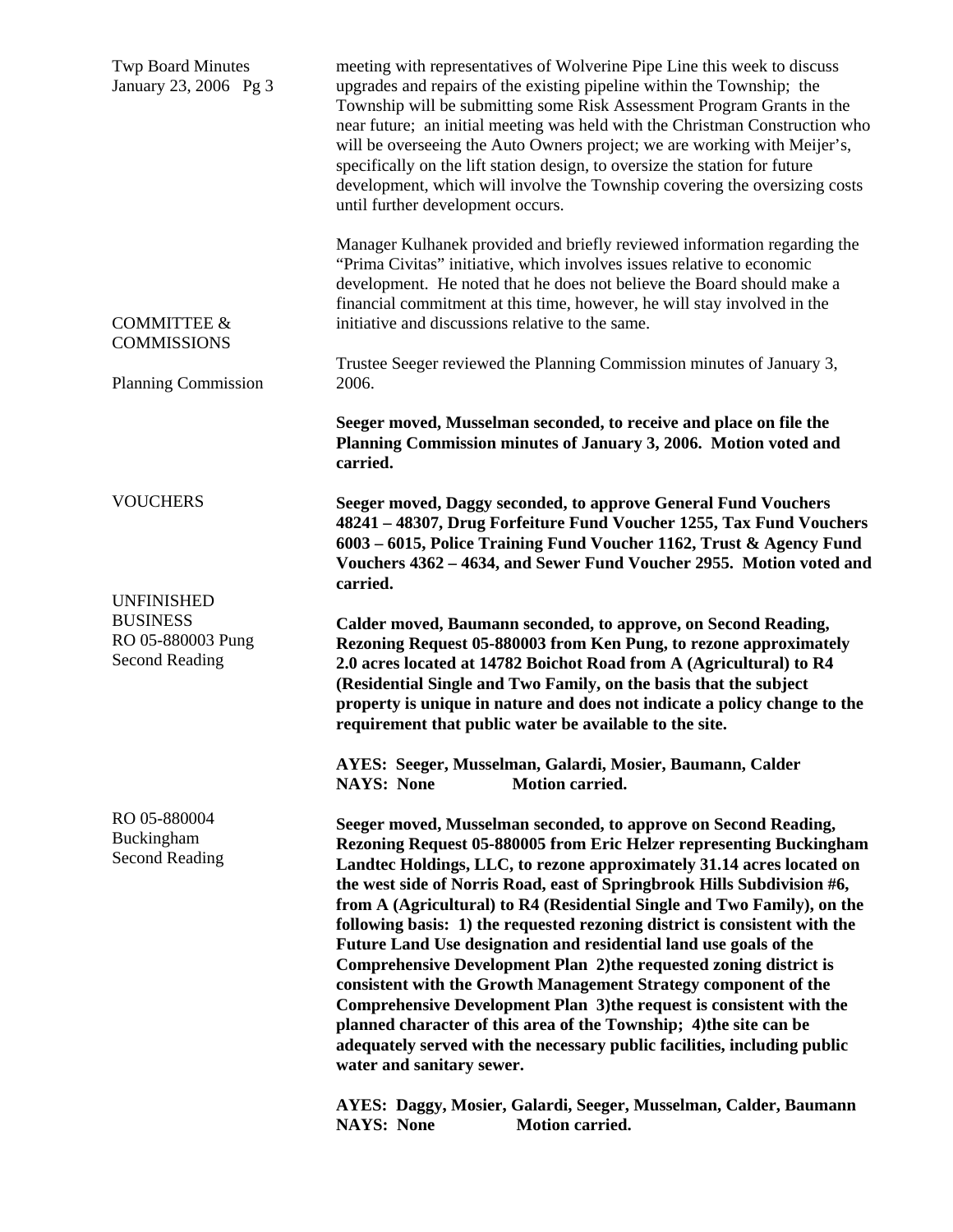Twp Board Minutes January 23, 2006 Pg 4

NEW BUSINESS SUP 05-990008 Motz Planning Director Gray reviewed his staff report dated January 18, 2006, relative to Special Use Permit 05-990008, Motz Development, for a proposed community building within the Crowner Farms Development.

**Seeger moved, Musselman seconded, to approve Special Use Permit 05- 990008 from Motz Development, based on the plans dated December 1, 2005, on the following basis: 1)the proposed community building and outdoor pool have been designed in accordance with the requirements of Section 7.13.2 of the Zoning Ordinance 2)upon compliance with the conditions of the Special Use Permit, the plan will comply with the site plan review standards listed in the Zoning Ordinance 3)the standards of the Basis for Determination listed in Section 7.6 (1)of the Zoning Ordinance have been met.** 

Clerk Mosier stated that she has some concerns with the number of parking spaces provided for the community building, and that she has relayed those concerns to a representative of Motz Development, the Planning Director, and Planning Commission representative Trustee Seeger. She explained that she believes that the 14 parking spaces is sufficient for day to day operations, but that the number would be inadequate if the community room is used by residents for gatherings. She stated that her concern is that when the parking is inadequate, parking then will spill over into the entrance drive or even onto the public street, which could then create a safety concern.

Trustee Baumann stated that he will oppose the motion because he does not believe that the proposed facility meets with a. and b. under ANALYSIS within the staff report to the Planning Commission dated December 22, 2005. He stated that he believes that the center would be a great facility for the proposed development, but would far better in the northwest section of the development, rather than on Howe Road across from existing residential development. He stated that this is a private facility, which is being placed on the main road as far away from the actual residents of the development as possible. He also stated that he believes the estimates for parking are too low for the uses and occupancy proposed. He stated that it has been the mission of this Board and the Planning Commission to continue to grow as a community, but to do whatever is possible to maintain our rural character, and he believes the location of this community building is contrary to the "rural character" concept.

Supervisor Galardi stated that he has some experience with community buildings in his profession, and most do not have as much parking as this proposal. He explained that the "community amenities" are often used for promotion of the development itself than they are for actual practical use.

Tom Magsig spoke representing Motz Development. He stated that he believes that the parking design meets both the Township's requirements and the practical needs of the facility. He stated that the Crowner Farms residential development itself is designed to accommodate walking, and that much of the traffic to the community building will be foot traffic. He stated that the community building is not right up against Howe Road, and is extensively bermed and landscaped to make it a visual asset as well as a practical asset. He provided a rendering of the building to illustrate the appearance of the community building.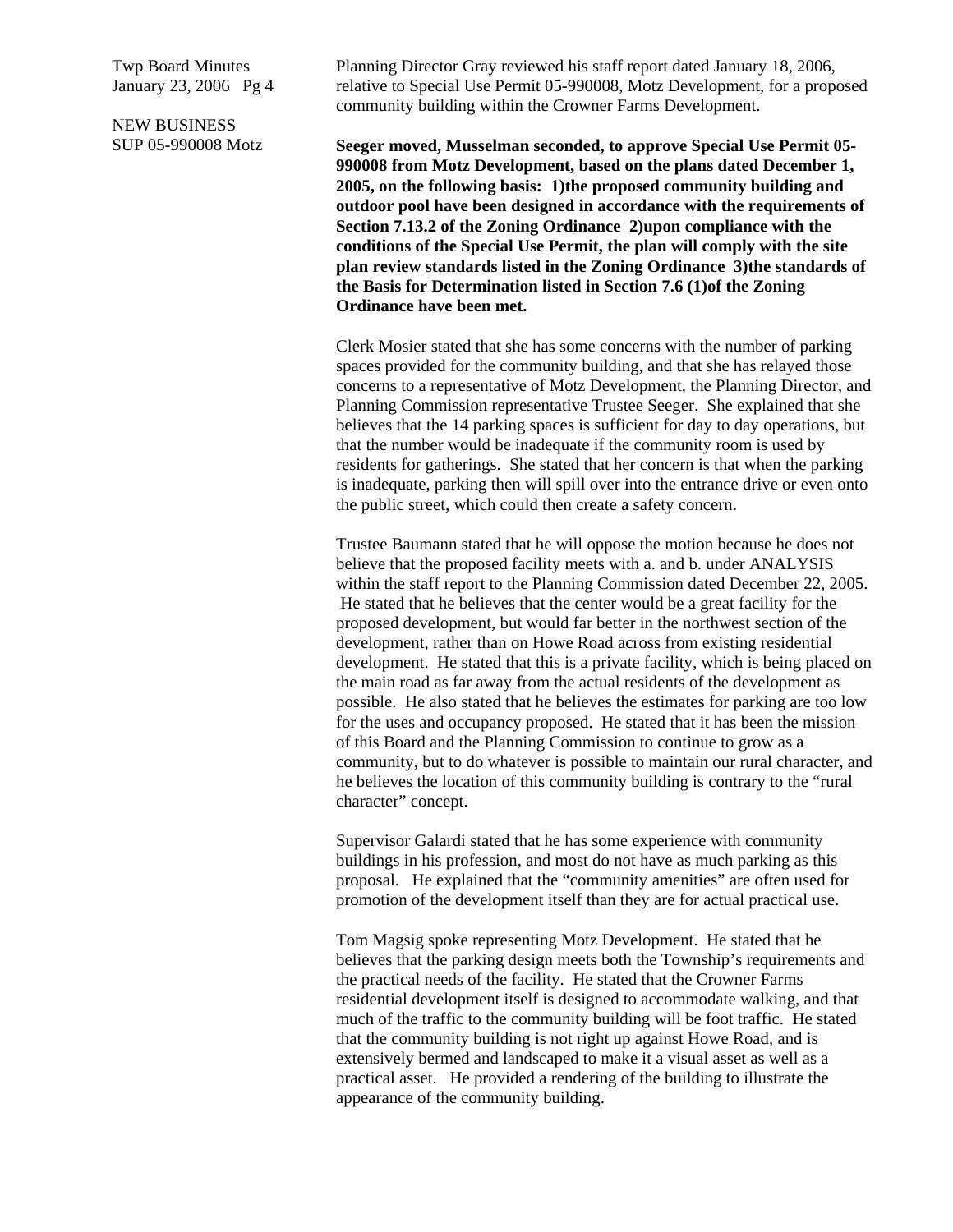Trustee Musselman questioned the developer about their decision to locate the community building on Howe Road, rather than central within their development, which would be more conducive to the "walkable community" the developers have referred to.

Magsig stated that the building was placed in what was determined to be the best location for "common space" which also separates the neighborhood from Howe Road. He also noted that the community building placement at the entrance to the development is also used to facilitate their marketing strategy.

It was determined that modification to the plan would require the Board to return the issue to the Planning Commission.

There was discussion as to whether the circle drive entrance could be used for overflow parking, since the grade to the north of the structure does not easily lend itself to additional parking. Discussion determined that a minimum of six additional spaces is available within the circle drive. Planning Director Gray stated that he could work with the developer to design and mark the circle drive to handle additional parking, since the width of the drive could handle parking, and possible "one way" designation on the drive could address both parking and safety concerns.

Trustee Baumann stated that he feels "snookered" as to the location of the community building, since he was unaware that the facility would be on Howe Road.

Planning Director Gray explained that the Tentative Preliminary Plat contained the location of the community building, and said plat was previously before the Planning Commission and the Board.

Clerk Mosier stated that she is satisfied that the circle drive can be designed to handle additional parking.

**Vote on motion: AYES: Calder, Daggy, Mosier, Galardi, Seeger, Musselman NAYS: Baumann Motion carried.** 

Manager Kulhanek explained the proposed contract for the Supervisory Unit of the Police Department.

**Seeger moved, Calder seconded, to approve the tentative agreement between the Township and the Supervisory Unit of the Police Department and authorize the Township Supervisor and Clerk to execute the new contract. Motion voted and carried.** 

Manager Kulhanek explained that with the change for additional vacation time at 15 years of service and changes to the optical benefit in the union contract, he is proposing that the same changes be made to the policy manual which would affect non-union employees.

**Baumann moved, Daggy seconded, to approve revising the Township Personnel Policy to include the amendments to the vacation schedule and optical benefit, as proposed. Motion voted and carried.** 

Ratification-Police Supervisory Contract

Personnel Policy Revisions